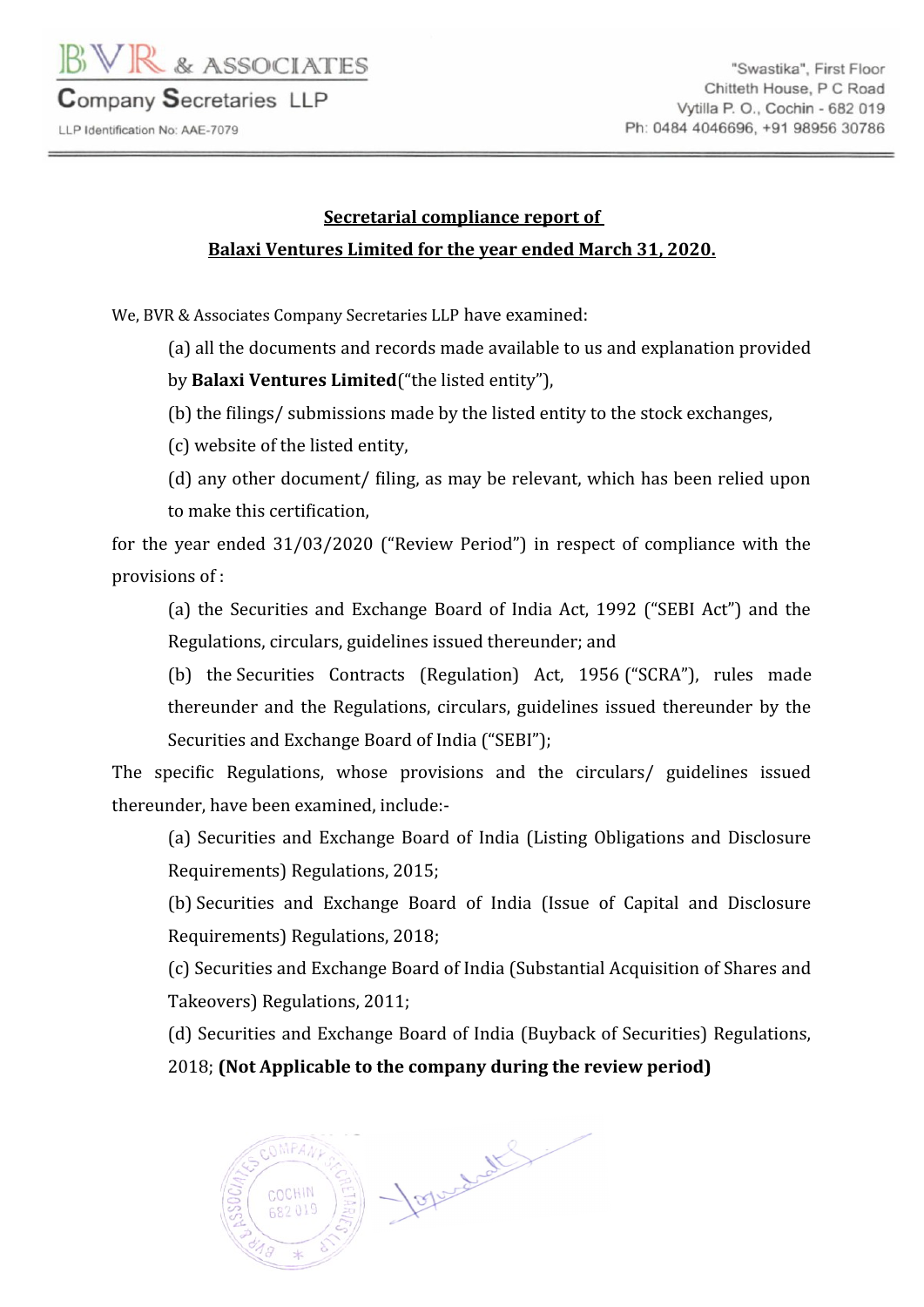(e) Securities and Exchange Board of India (Share Based Employee Benefits) Regulations, 2014; **(Not Applicable to the company during the review period)**

(f) Securities and Exchange Board of India (Issue and Listing of Debt Securities) Regulations, 2008; **(Not Applicable to the company during the review period)**

(g) Securities and Exchange Board of India (Issue and Listing of Non- Convertible and Redeemable Preference Shares) Regulations, 2013; **(Not Applicable to the company during the review period)**

(h) Securities and Exchange Board of India (Prohibition of Insider Trading) Regulations, 2015; and circulars/ guidelines issued thereunder;

and based on the above examination, We hereby report that, during the Review Period:

(a) The listed entity has complied with the provisions of the above Regulations and circulars/ guidelines issued thereunder, except in respect of matters specified below:-

| Sr.N | <b>Compliance Requirement</b>       | Deviations | Observations/            |  |  |  |  |
|------|-------------------------------------|------------|--------------------------|--|--|--|--|
|      | (Regulations / circulars/           |            | Remarks of the           |  |  |  |  |
|      | including<br>guidelines<br>specific |            | Practicing               |  |  |  |  |
|      | clause)                             |            | <b>Company Secretary</b> |  |  |  |  |
|      |                                     |            |                          |  |  |  |  |

- (b) The listed entity has maintained proper records under the provisions of the above Regulations and circulars/ guidelines issued thereunder insofar as it appears from my/our examination of those records.
- (c) The following are the details of actions taken against the listed entity/ its promoters/ directors/ material subsidiaries either by SEBI or by Stock Exchanges *(including under the Standard Operating Procedures issued by SEBI through various circulars)* under the aforesaid Acts/ Regulations and circulars/ guidelines issued thereunder:

Joguetall